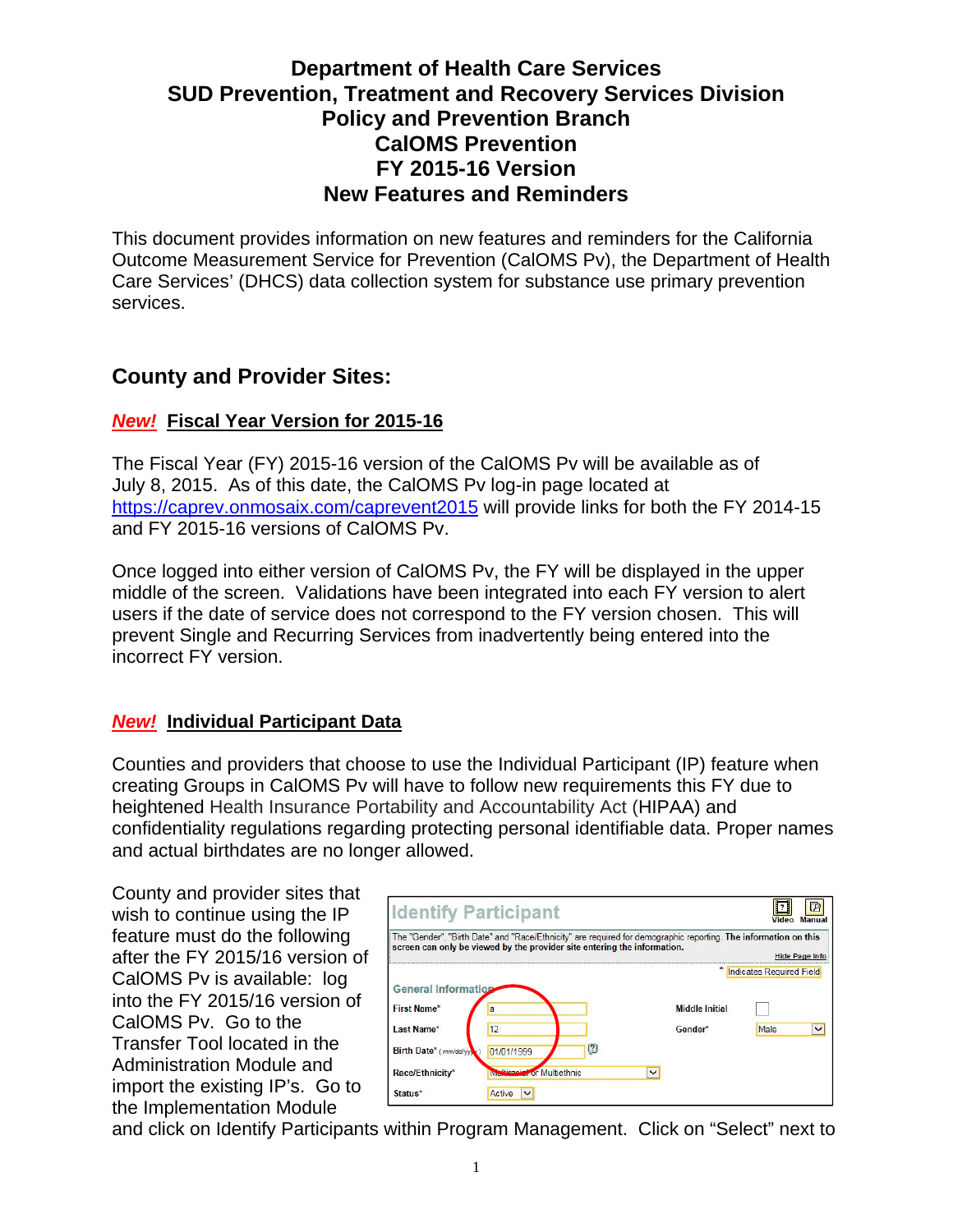each name and change the first and last name of each participant to a unique code. The code can be anything, but must be tracked by the county or provider site so they can differentiate individual participants from one another. Change the birth month and day to January 1, but leave the correct birth year and click on "Save". These requirements also apply to creating new participants. County and provider sites that choose not to use this feature will use the "Summary" option when creating Groups.

County and provider sites that are currently or planning to use IP's must notify DHCS if they plan to use the IP feature in FY 2015/16. Please e-mail the CalOMS Pv Help Desk with the decision. Include the six-digit provider identification number and the legal entity name of the site in the e-mail. If DHCS does not receive a response from the county and provider sites that are currently using IP's by July 17, 2015, then IP's will be permanently deleted from the Transfer Tool and will not be available for the new fiscal year.

### *New!* **Changes to Non-Demographic Screen**

A few of the service deliveries within the Environmental section of the non-demographic reporting screen have been modified to broaden their use. The word "alcohol" has been removed from three items and they now read as follows:

- Sponsorship Restrictions
- Zoning Ordinance Retail Outlet Density
- Zoning Ordinance New Outlets

Two service deliveries included "AOD" in the title, they now read as "ATOD" to broaden the definition to include tobacco. Refer to the updated "CSAP Strategy List and Definitions" document located in the CalOMS Pv Library for more information.

## **Reminder! Data Transfer Tool**

On July 8, 2015, all Prevention Strategic Plans, Problem Statements, Goals, Objectives, and Progress Reports in the FY 2014-15 version of CalOMS Pv will automatically transfer over into the new FY 2015-16 version regardless of status (refer to section entitled Updating Problem Statements, Goals and Objectives). All Coalitions, Coalition Members, Coalition Sub-Committees, Training/Technical Assistance, and Staff/Users with an "Active" status in the Capacity Module, will automatically transfer.

Programs, IP's and Identified Recurring Services do not have to be recreated at the beginning of each new fiscal year. They can be transferred manually by using the Data Transfer Tool located in the Administration Module. Only users with "Admin" privileges have permission to utilize the tool. County/Provider sites are encouraged to transfer these data items at the beginning of the new fiscal year to ensure they are available for other staff to perform data entry. If these data items are not transferred, staff

| <b>■ Transfer Tools</b>                                             |  |  |  |  |  |
|---------------------------------------------------------------------|--|--|--|--|--|
| Transfer Programs, Participants, and Identified Recurring Services. |  |  |  |  |  |
| <b>Transfer Programs</b>                                            |  |  |  |  |  |
| This module is used to transfer programs.                           |  |  |  |  |  |
| <b>Transfer Participants</b>                                        |  |  |  |  |  |
| This module is used to transfer participants.                       |  |  |  |  |  |
| <b>Transfer Identified Recurring Services</b>                       |  |  |  |  |  |
| This module is used to transfer identified recurring services.      |  |  |  |  |  |
|                                                                     |  |  |  |  |  |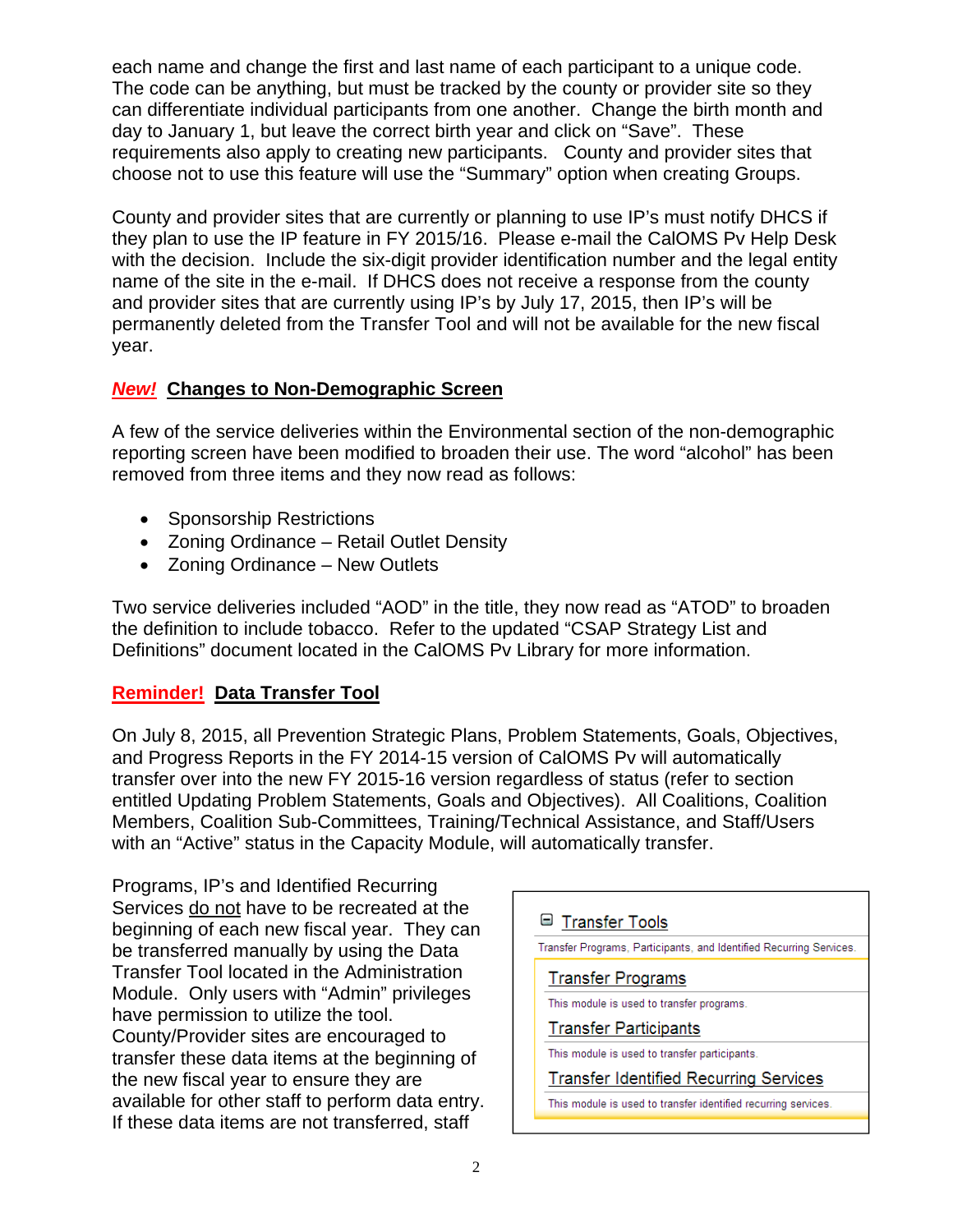may needlessly create new data causing confusion if the same data items are then transferred at a later date.

Log into the new FY 2015-16 version of CalOMS Pv and proceed to the Administration Module. Scroll down to the item entitled "Transfer Tools". Click on the + sign to expand the menu. Transfer data in the order presented on the screen. Click on "Transfer Programs" first. A list of active Programs will be listed with check boxes next to each one. Check the boxes of only the Programs that will be utilized in FY 2015-16 and then click on "Transfer Programs". Follow these same instructions for IP's and Identified Recurring Services.

#### A few helpful hints:

- The Data Transfer Tool can be utilized more than once. This allows users to transfer Programs, Participants and Identified Recurring Services as needed, versus all at once. Additionally, any data that is transferred, and then deleted from the FY 2015-16 version, will reappear in the FY 2014-15 lists within the tool.
- The "Transfer Participants" and "Transfer Identified Recurring Services" screens may be empty if the county/provider site did not create any of these data items in FY 2014-15.
- *Reminder!* Groups cannot be transferred. New Groups must be created at the beginning of each new fiscal year. Programs must be transferred or new ones created before any new Groups can be created. IP's from the previous fiscal year that will be participating in services in the new fiscal year should be transferred before nonsummary Groups are created to avoid the time consuming task of re-entering all of the IP data. Please refer to the new requirements for using the IP feature located at the beginning of this document.

### .**Reminder! Update County/Provider Profile**

The data entry screens will not be accessible by any county or provider CalOMS Pv users until the staff person with "Admin" privileges at each site logs into the FY 2015-16 version of CalOMS Pv and updates the County/Provider Profile area. Prior to this being done, users will be locked out and will receive an error message prompting them to contact the staff person with "Admin" privileges. This feature ensures that each county/provider site has current contact information on file.

Upon log-in, the staff person with "Admin" privileges will be prompted to complete this task. Clicking on "OK" will redirect the user to the



County/Provider Profile. Scroll through the information in the screen and update where necessary. It is imperative to correctly identify the "Primary Contact" and "Secondary Contact", as these staff will receive correspondence regarding CalOMS Pv system improvements and reporting requirements. To add a new name to the drop-down box for the contacts, save any changes that have already been made and then proceed to the Staff/User area within the Administration Module. Create the new user(s) and then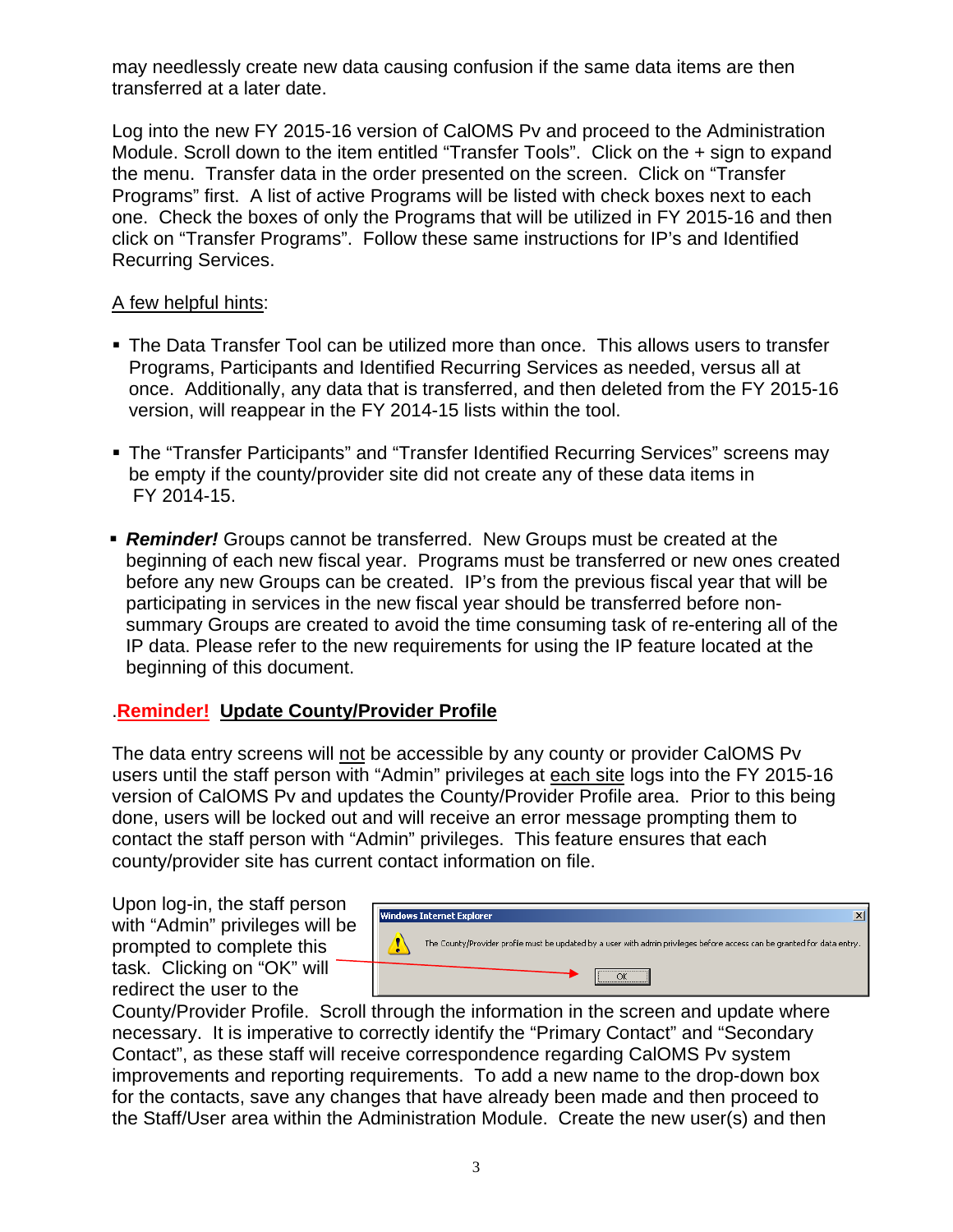navigate back to the County/Provider Profile area and choose the new name(s) for the Primary and/or Secondary contacts from the respective drop-down menus and save.

Optional fields are available in the County/Provider Profile area to identify two additional contacts. These individuals will receive all CalOMS Pv correspondence.

If the "Admin" user has not logged in and updated the County/Provider Profile page, all other CalOMS Pv users with privileges other than "Admin" will receive the message

|                   | (Additional contacts will only be sent general department information) |                  |  |
|-------------------|------------------------------------------------------------------------|------------------|--|
| <b>First Name</b> |                                                                        | <b>Last Name</b> |  |
| <b>Work Phone</b> |                                                                        | Fax<br>x         |  |
| Email             |                                                                        |                  |  |



regarding updating the County Provider Profile area upon logging in. Click on "OK" and the following message will display. Click on "OK" and the user will be logged out of CalOMS Pv. Contact the "Admin" user at the county/provider site and request they complete the County/Provider Profile update so the other CalOMS Pv users can log in and proceed with data entry.

## **Reminder! Updating Funding Sources**

Funding Sources must be updated and accepted for each Program transferred into the FY 2015-16 version of CalOMS Pv before data can be input for the Program.

DHCS strongly encourages each county assist their staff and providers in determining the correct funding sources for Programs. When incorrect funding sources are input, the data reflected in reports generated by funding source have no validity for DHCS, counties, or providers which ultimately results in inaccurate data in the annual

Substance Abuse Prevention and Treatment (SAPT) Block Grant application. For example, in past fiscal years, the funding sources for a majority of the Programs were identified incorrectly as "Other Federal", "Other State" or "Other Local" when they should have been "SAPT".

| $\Box$ SAPT       |
|-------------------|
| □ Other - Federal |
| □ Other - State   |
| Other - Local     |
|                   |

All Programs transferred over with the Data Transfer Tool must be prompted to accept data entry. Proceed to the Implementation Module  $\rightarrow$  Program Management  $\rightarrow$  Identify Programs  $\rightarrow$  click on "Select" next to the Program name  $\rightarrow$  update the funding source(s) if necessary  $\rightarrow$  click on "Save". Data entry can now be done for that Program.

To monitor the funding sources identified for all Programs in the FY 2015-16 version, log into CalOMS Pv  $\rightarrow$  Reports Module  $\rightarrow$  Standard Reports  $\rightarrow$  Administration tab  $\rightarrow$ choose and generate the report entitled "Program Funding Source". This report will reflect the funding sources and percentage of funding for each Program.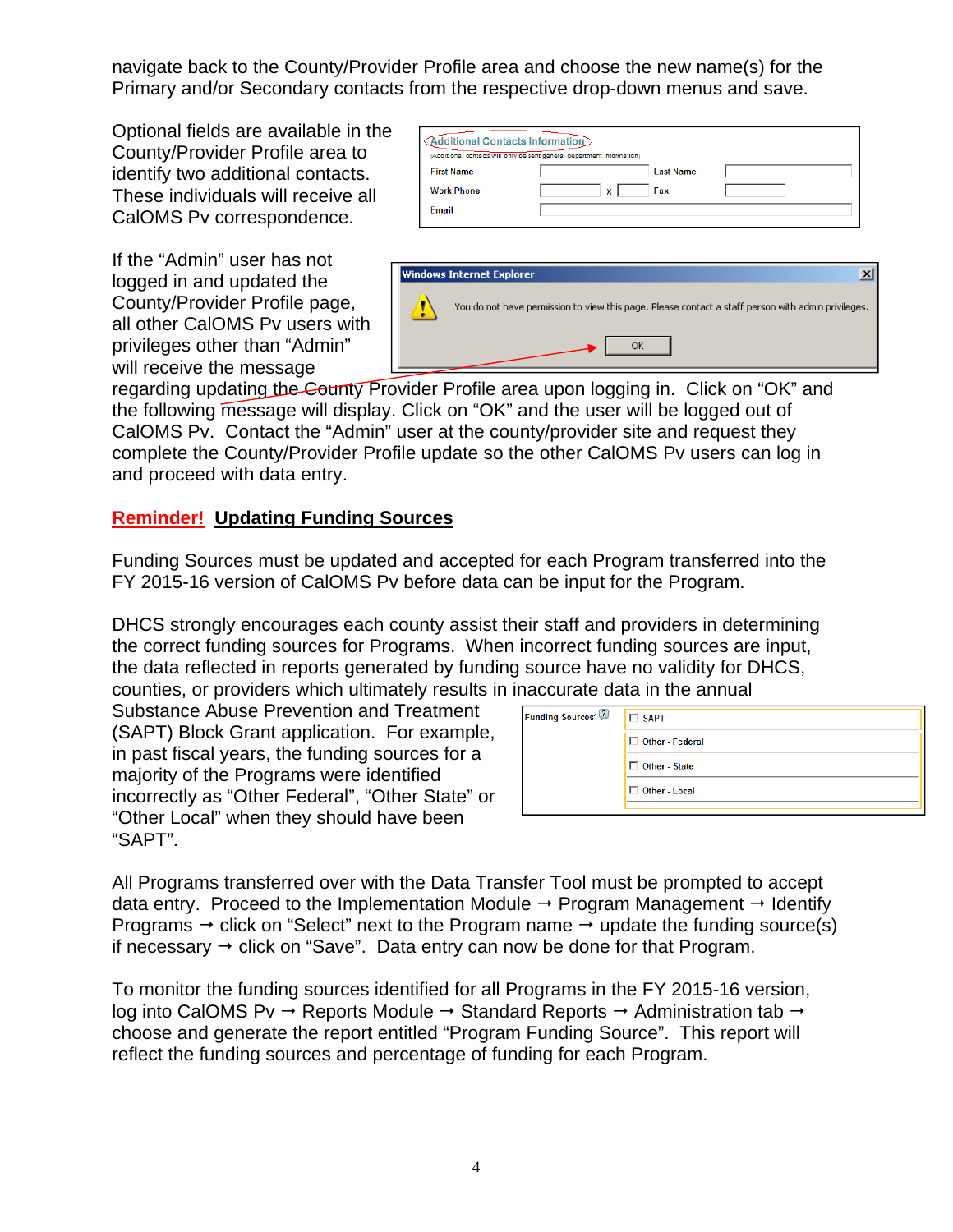# **County Sites Only:**

#### **Reminder! Updating Prevention Plans, Problem Statements, Goals and Objectives**

Problem Statements, Goals and Objectives cannot be deleted and the narrative cannot be edited even if data is not linked to them. A progress report must be completed in the Evaluation Module to cancel invalid Goals or Objectives and then the corresponding Problem Statements can be cancelled and new Problem Statements can be entered. Follow instructions for reporting progress on Goals or Objectives in the CalOMS Pv User Manual located in the Library under the Knowledge Base/Support area.

Those counties needing to update Problem Statements, Goals and Objectives must first revise the county's Strategic Prevention Plan (SPP) as the planning data that is input into CalOMS Pv must align with the SPP. An electronic copy of the amended SPP must be uploaded into CalOMS Pv and the new Problem Statements, Goals and Objectives must be keyed into the Planning Module in the appropriate areas.

Please wait until after July 8, 2015, to upload new or amended SPP's and input new Problem Statements, Goals, and Objectives as this must be done in the new FY 2015-16 version of CalOMS Pv.

*Uploading New or Amended Prevention Plans*: Log into the FY 2015-16 version of CalOMS Pv  $\rightarrow$  Planning Module  $\rightarrow$  Upload Strategic Plan  $\rightarrow$  click on the "Add" button located on the left side of the screen  $\rightarrow$  fill in the required fields  $\rightarrow$  click on "Browse", locate and click on the document in your directory and then click "Open"  $\rightarrow$  click on "Upload"  $\rightarrow$  click on "Save" after the document uploads. Multiple documents can be uploaded in this area. The previous copy of the SPP can be kept or can be removed by clicking on "Delete" to the right of the SPP name.

*Inputting New Problem Statements, Goals and Objectives:* New Problem Statements, Goals and Objectives are input in the Planning Module. The instructions can be found in the User Manual located in the Knowledge Base/Support Module or by clicking on the "Manual" icon within the data entry screen.

*Updating Problem Statements, Goals and Objectives*: Problem Statements, Goals and Objectives cannot be deleted and the narrative cannot be edited. However, the "Start" and "Complete By" dates, measurement indicator/tools and responsible party can be updated.

- *Scenario #1 County Needs to Cancel a Problem Statement*: Being that the Problem Statements, Goals and Objectives are linked together, the status changes have to begin with the linked Objectives, then the linked Goals, and lastly the linked Problem Statements. The status of Goals and Objectives are changed in the Evaluation Module. Once the status of all of the linked Goals and Objectives have been changed to either "Cancelled" or "Completed", the status of the linked Problem Statement can be changed in the Planning Module.
- *Scenario #2 County Needs to Cancel a Goal*: Same premise as Scenario #1. Begin by canceling or completing the Objectives linked to the Goal and then the status of the Goal can be updated.